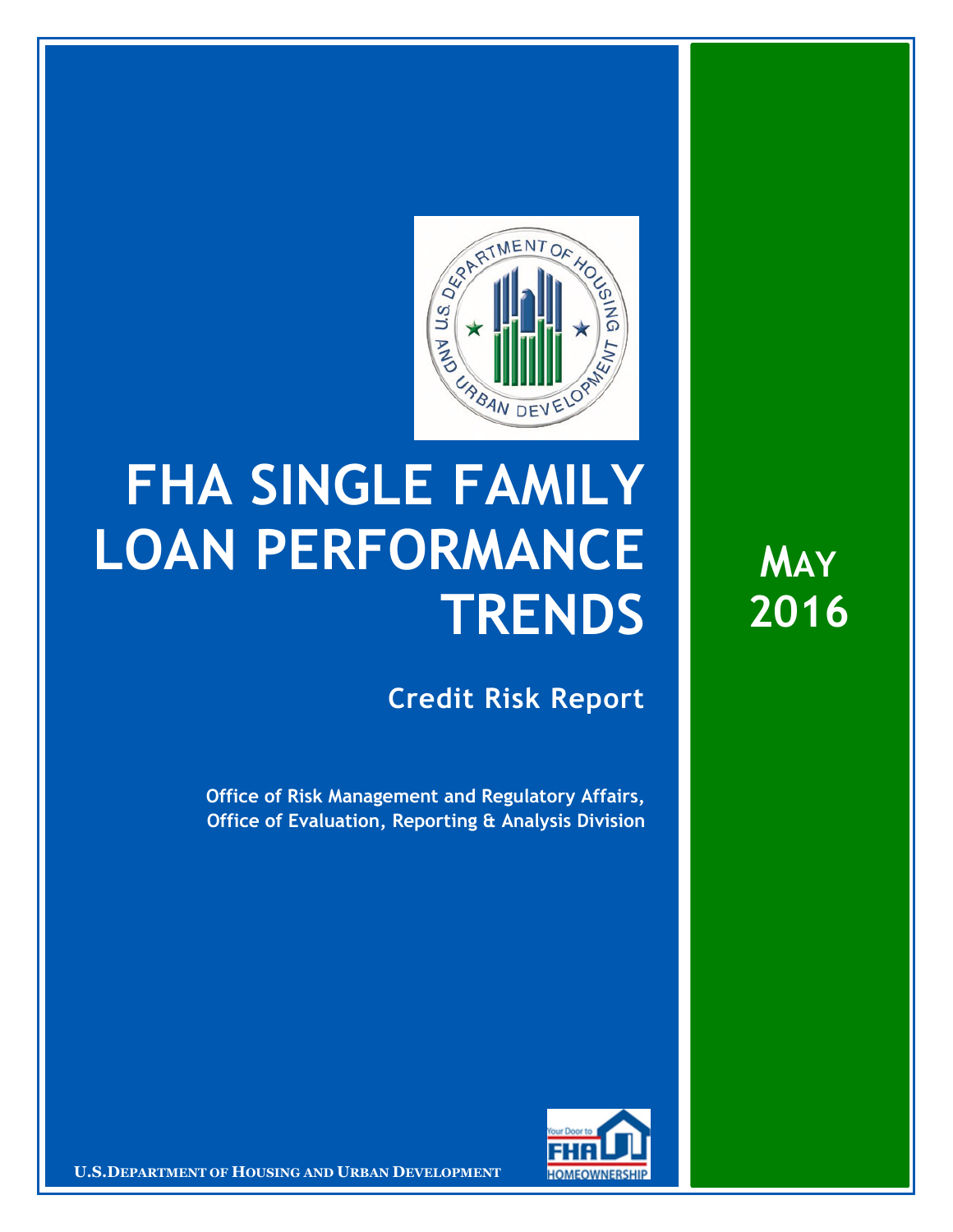## Table of Contents

## Table of Figures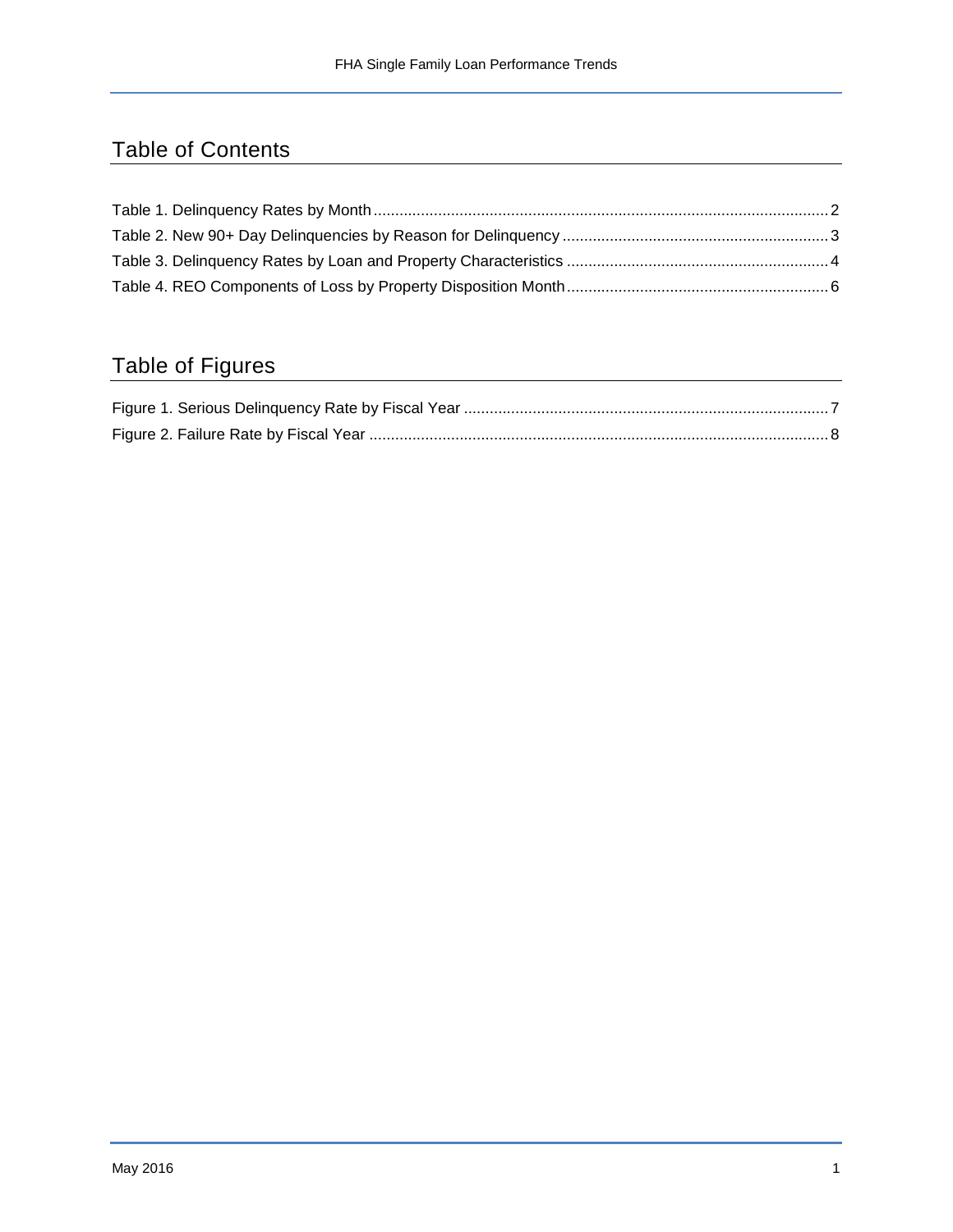<span id="page-2-0"></span>

|                                | Active<br>Insurance in |        | Delinquency Rates <sup>a</sup> (%) |        | Exceptions <sup>b</sup> (%) | Serious    |                       |  |  |  |  |
|--------------------------------|------------------------|--------|------------------------------------|--------|-----------------------------|------------|-----------------------|--|--|--|--|
|                                | Force                  |        |                                    |        | In                          | In         | Delinquency           |  |  |  |  |
| Month                          | (EOM)                  | 30-day | 60-day                             | 90-day | Foreclosure                 | Bankruptcy | Rate <sup>c</sup> (%) |  |  |  |  |
| <b>Non-Seasonally Adjusted</b> |                        |        |                                    |        |                             |            |                       |  |  |  |  |
| May 2015                       | 7,665,993              | 4.59   | 1.47                               | 3.25   | 2.04                        | 0.96       | 6.24                  |  |  |  |  |
| Jun                            | 7,677,944              | 4.37   | 1.51                               | 3.19   | 1.98                        | 0.95       | 6.12                  |  |  |  |  |
| Jul                            | 7,699,352              | 3.97   | 1.45                               | 3.02   | 1.85                        | 0.88       | 5.75                  |  |  |  |  |
| Aug                            | 7,723,992              | 4.58   | 1.60                               | 3.09   | 1.91                        | 0.91       | 5.91                  |  |  |  |  |
| Sep                            | 7,742,143              | 4.63   | 1.64                               | 3.07   | 1.87                        | 0.92       | 5.86                  |  |  |  |  |
| Oct                            | 7,765,800              | 4.66   | 1.64                               | 3.02   | 1.85                        | 0.92       | 5.79                  |  |  |  |  |
| Nov                            | 7,780,970              | 4.77   | 1.67                               | 3.07   | 1.84                        | 0.92       | 5.82                  |  |  |  |  |
| Dec                            | 7,779,458              | 4.70   | 1.68                               | 3.04   | 1.85                        | 0.90       | 5.79                  |  |  |  |  |
| Jan 2016                       | 7,797,476              | 5.10   | 1.78                               | 3.07   | 1.81                        | 0.91       | 5.80                  |  |  |  |  |
| Feb                            | 7,809,458              | 4.14   | 1.50                               | 2.88   | 1.78                        | 0.89       | 5.55                  |  |  |  |  |
| Mar                            | 7,809,260              | 3.72   | 1.32                               | 2.76   | 1.68                        | 0.87       | 5.31                  |  |  |  |  |
| Apr                            | 7,810,381              | 4.08   | 1.30                               | 2.60   | 1.67                        | 0.88       | 5.16                  |  |  |  |  |
| May                            | 7,813,695              | 4.21   | 1.37                               | 2.57   | 1.63                        | 0.87       | 5.07                  |  |  |  |  |
|                                |                        |        | <b>Seasonally Adjusted</b>         |        |                             |            |                       |  |  |  |  |
| May 2015                       | 7,665,993              | 4.61   | 1.58                               | 3.48   | 1.98                        | 0.97       | 6.44                  |  |  |  |  |
| Jun                            | 7,677,944              | 4.40   | 1.57                               | 3.43   | 2.03                        | 0.97       | 6.42                  |  |  |  |  |
| Jul                            | 7,699,352              | 4.18   | 1.47                               | 3.21   | 1.90                        | 0.89       | 6.00                  |  |  |  |  |
| Aug                            | 7,723,992              | 4.37   | 1.58                               | 3.24   | 2.00                        | 0.96       | 6.20                  |  |  |  |  |
| Sep                            | 7,742,143              | 4.31   | 1.52                               | 3.13   | 1.93                        | 0.93       | 6.00                  |  |  |  |  |
| Oct                            | 7,765,800              | 4.66   | 1.56                               | 3.01   | 1.88                        | 0.88       | 5.76                  |  |  |  |  |
| Nov                            | 7,780,970              | 4.50   | 1.55                               | 2.88   | 1.87                        | 0.88       | 5.62                  |  |  |  |  |
| Dec                            | 7,779,458              | 4.36   | 1.50                               | 2.78   | 1.85                        | 0.87       | 5.50                  |  |  |  |  |
| Jan 2016                       | 7,797,476              | 4.88   | 1.59                               | 2.74   | 1.79                        | 0.89       | 5.42                  |  |  |  |  |
| Feb                            | 7,809,458              | 4.45   | 1.62                               | 2.72   | 1.74                        | 0.88       | 5.34                  |  |  |  |  |
| Mar                            | 7,809,260              | 4.22   | 1.57                               | 2.82   | 1.61                        | 0.90       | 5.33                  |  |  |  |  |
| Apr                            | 7,810,381              | 4.35   | 1.47                               | 2.78   | 1.58                        | 0.90       | 5.26                  |  |  |  |  |
| May                            | 7,813,695              | 4.23   | 1.46                               | 2.76   | 1.59                        | 0.88       | 5.23                  |  |  |  |  |

EOM = end of month.

<sup>a</sup>The 90-day category includes all loans that are at least 3 months delinquent excluding those loans in foreclosure or bankruptcy processing. Included in the delinquency counts are loans under active consideration for loss mitigation foreclosure avoidance.

 $b$  Exceptions are counted separately from delinquencies, regardless of the length of the delinquency period. completion are search completely in the sum of 90-day delinquencies plus in-foreclosures and in-bankruptcies.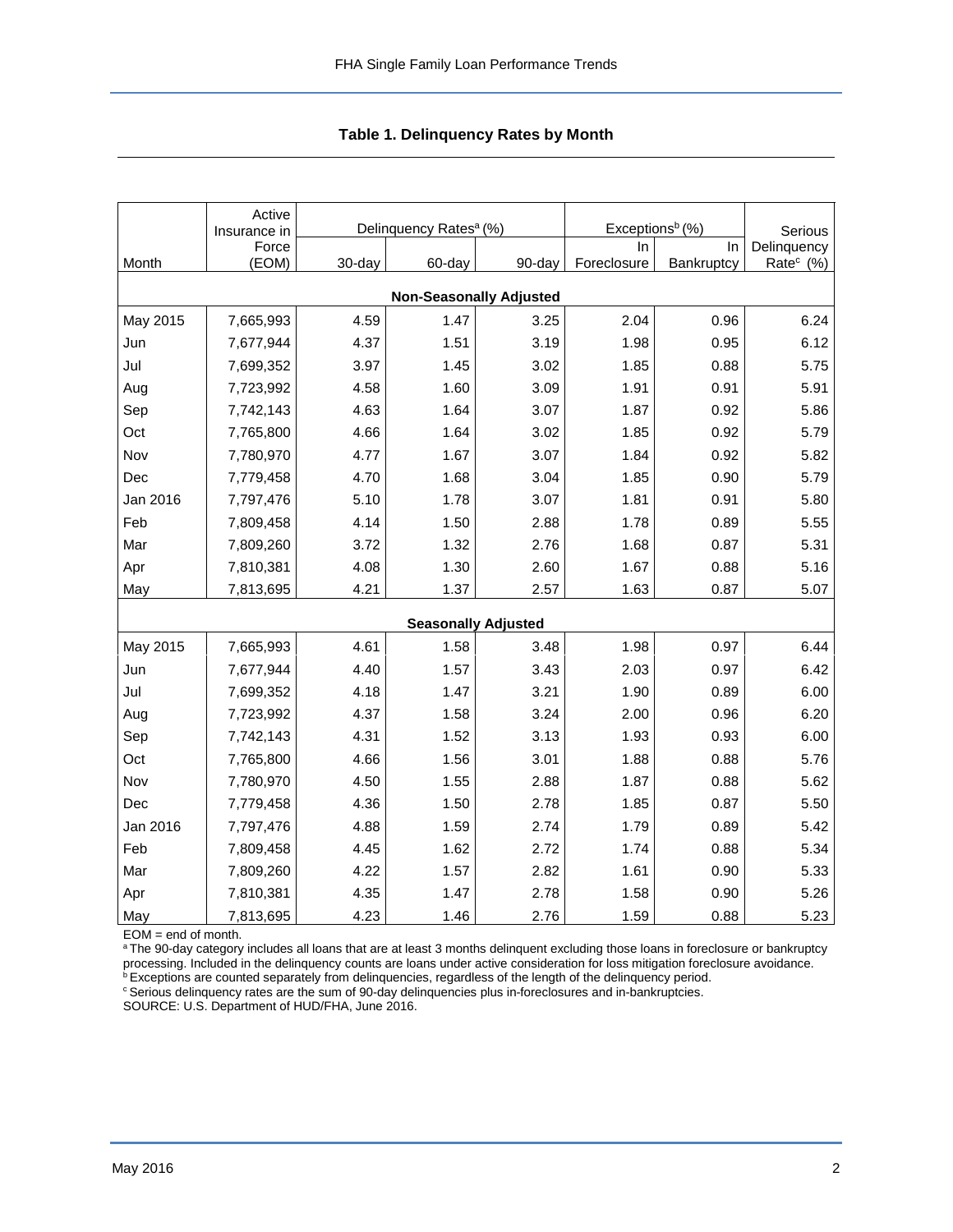<span id="page-3-0"></span>

|                                   |                              | Share by Reason for Delinquency (%) |            |                          |                                     |                                |               |                    |  |  |  |  |
|-----------------------------------|------------------------------|-------------------------------------|------------|--------------------------|-------------------------------------|--------------------------------|---------------|--------------------|--|--|--|--|
|                                   |                              |                                     |            |                          | Death or<br>Illness of<br>Principal |                                |               |                    |  |  |  |  |
| <b>Fiscal Year</b><br>and Quarter | New 90+ Day<br>Delinquencies | Reduction<br>of Income              | Unemployed | Excessive<br>Obligations | Borrower<br>or Family               | Marital<br><b>Difficulties</b> | No<br>Contact | Other <sup>a</sup> |  |  |  |  |
| 2011 Q1                           | 133,712                      | 37.76                               | 9.79       | 16.45                    | 9.50                                | 4.54                           | 12.71         | 9.24               |  |  |  |  |
| 2011 Q2                           | 117,915                      | 37.36                               | 10.43      | 16.12                    | 10.21                               | 4.44                           | 11.74         | 9.70               |  |  |  |  |
| 2011 Q3                           | 99,259                       | 36.68                               | 10.60      | 16.56                    | 10.81                               | 4.77                           | 10.44         | 10.13              |  |  |  |  |
| 2011 Q4                           | 133,834                      | 37.27                               | 10.49      | 17.63                    | 11.15                               | 4.73                           | 8.91          | 9.83               |  |  |  |  |
| 2012 Q1                           | 158,096                      | 36.46                               | 9.73       | 19.21                    | 11.37                               | 4.44                           | 8.85          | 9.95               |  |  |  |  |
| 2012 Q2                           | 114,763                      | 36.96                               | 10.28      | 17.67                    | 11.76                               | 4.70                           | 8.00          | 10.62              |  |  |  |  |
| 2012 Q3                           | 101,470                      | 36.64                               | 10.10      | 17.52                    | 12.33                               | 4.86                           | 7.57          | 10.99              |  |  |  |  |
| 2012 Q4                           | 125,201                      | 36.26                               | 9.93       | 18.13                    | 12.67                               | 4.53                           | 7.35          | 11.13              |  |  |  |  |
| 2013 Q1                           | 124,360                      | 35.40                               | 9.74       | 18.36                    | 13.09                               | 4.59                           | 7.19          | 11.63              |  |  |  |  |
| 2013 Q2                           | 104,166                      | 34.66                               | 9.76       | 17.73                    | 13.63                               | 4.29                           | 7.22          | 12.72              |  |  |  |  |
| 2013 Q3                           | 86,810                       | 34.69                               | 9.41       | 17.80                    | 14.08                               | 4.31                           | 7.28          | 12.43              |  |  |  |  |
| 2013 Q4                           | 105,091                      | 34.40                               | 9.72       | 18.48                    | 14.70                               | 4.24                           | 7.55          | 10.92              |  |  |  |  |
| 2014 Q1                           | 112,099                      | 34.94                               | 9.57       | 20.65                    | 12.16                               | 4.11                           | 7.91          | 10.66              |  |  |  |  |
| 2014 Q2                           | 93,187                       | 33.30                               | 9.74       | 19.89                    | 11.32                               | 3.57                           | 10.60         | 11.57              |  |  |  |  |
| 2014 Q3                           | 80,882                       | 32.12                               | 9.41       | 20.36                    | 11.46                               | 3.66                           | 11.09         | 11.88              |  |  |  |  |
| 2014 Q4                           | 101,853                      | 31.59                               | 9.10       | 21.41                    | 11.96                               | 3.69                           | 10.75         | 11.51              |  |  |  |  |
| 2015 Q1                           | 106,665                      | 30.98                               | 8.63       | 22.20                    | 12.23                               | 3.76                           | 10.96         | 11.24              |  |  |  |  |
| 2015 Q2                           | 82,868                       | 31.36                               | 9.07       | 21.74                    | 12.43                               | 3.84                           | 10.23         | 11.34              |  |  |  |  |
| 2015 Q3                           | 71,869                       | 30.05                               | 8.36       | 21.50                    | 12.33                               | 3.72                           | 12.10         | 11.94              |  |  |  |  |
| 2015 Q4                           | 88,268                       | 29.00                               | 8.18       | 22.60                    | 12.18                               | 3.46                           | 11.13         | 13.45              |  |  |  |  |
| 2016 Q1                           | 92,612                       | 28.04                               | 7.84       | 22.44                    | 11.81                               | 3.43                           | 11.37         | 15.07              |  |  |  |  |
| 2016 Q2                           | 78,982                       | 27.52                               | 8.29       | 21.98                    | 12.37                               | 3.58                           | 11.70         | 14.55              |  |  |  |  |
| 2016Q3-Apr                        | 19,304                       | 25.58                               | 8.69       | 22.01                    | 12.10                               | 3.16                           | 13.10         | 15.36              |  |  |  |  |
| 2016Q3-May                        | 22,228                       | 26.04                               | 8.52       | 22.20                    | 11.70                               | 3.49                           | 13.63         | 14.42              |  |  |  |  |

<span id="page-3-1"></span>**Table 2. New 90+ Day Delinquencies by Reason for Delinquency** 

a Includes abandonment of property, distant employment transfer, neighborhood problems, property problems, inability to sell or rent property, military service, business failure, casualty loss, energy-environment cost, servicing problems, payment adjustment, payment dispute, and transfer of ownership pending fraud and incarceration.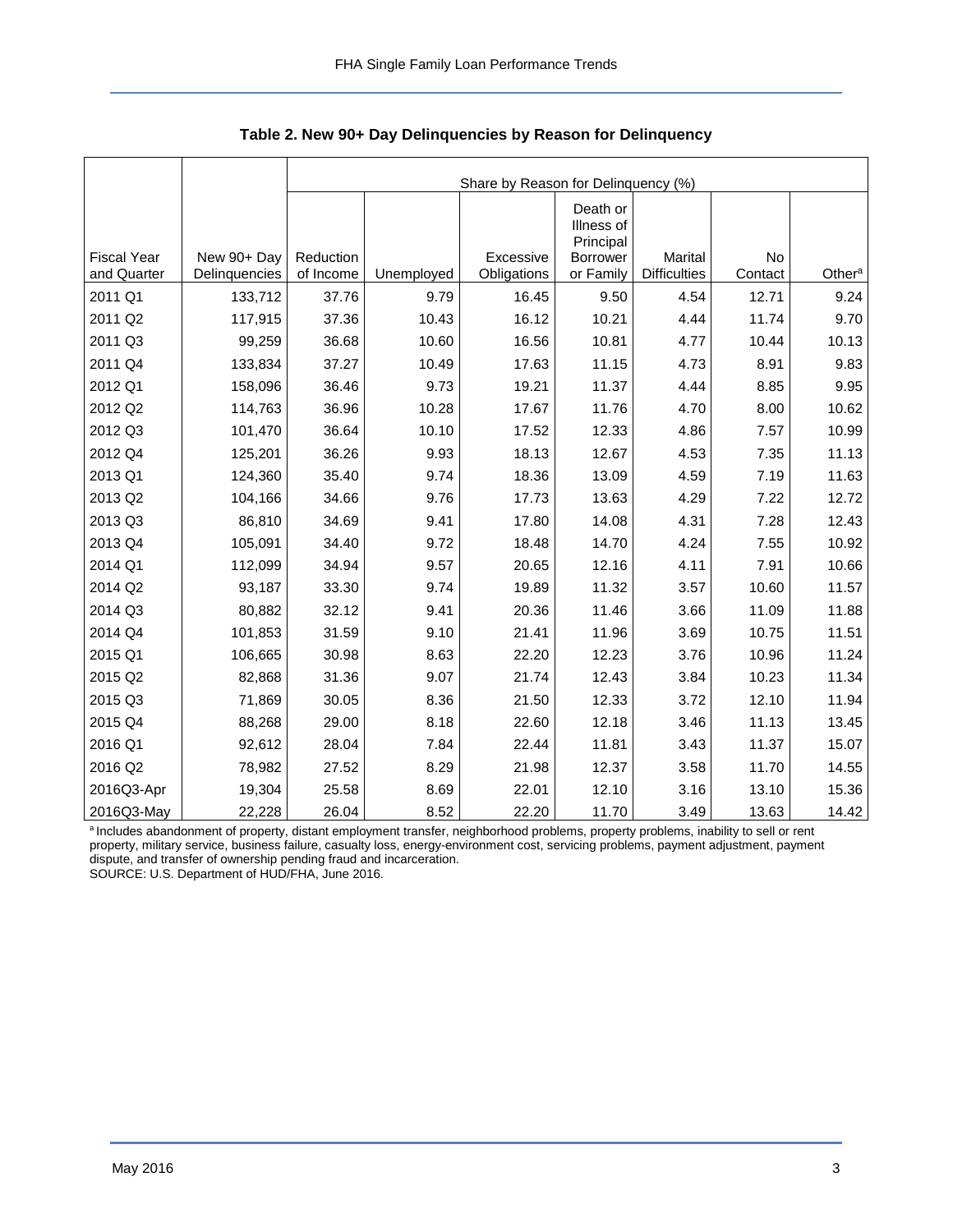<span id="page-4-0"></span>

|                                    |                                   | Rates of Active Loan Counts (%) |        |        |            |                   |                  |                                  |  |  |  |
|------------------------------------|-----------------------------------|---------------------------------|--------|--------|------------|-------------------|------------------|----------------------------------|--|--|--|
|                                    |                                   |                                 |        |        |            |                   |                  | Serious                          |  |  |  |
|                                    | <b>IIF</b><br>Shares <sup>a</sup> | All Past<br>Dueb                | 30-Day | 60-Day | $90 + Day$ | In<br>Foreclosure | In<br>Bankruptcy | Delinquency<br>Rate <sup>c</sup> |  |  |  |
| <b>Loan Purpose</b>                |                                   |                                 |        |        |            |                   |                  |                                  |  |  |  |
| All Active Loans                   | 7,813,695                         | 10.65                           | 4.21   | 1.37   | 2.57       | 1.63              | 0.87             | 5.07                             |  |  |  |
| Purchase                           | 65.36                             | 11.33                           | 4.59   | 1.54   | 2.72       | 1.59              | 0.89             | 5.20                             |  |  |  |
| Refinance                          | 34.64                             | 9.37                            | 3.49   | 1.05   | 2.29       | 1.71              | 0.83             | 4.83                             |  |  |  |
| Refinance                          |                                   |                                 |        |        |            |                   |                  |                                  |  |  |  |
| Refinance Loans                    | 2,706,335                         | 9.37                            | 3.49   | 1.05   | 2.29       | 1.71              | 0.83             | 4.83                             |  |  |  |
| Conventional                       | 33.47                             | 12.07                           | 4.22   | 1.30   | 3.03       | 2.43              | 1.09             | 6.55                             |  |  |  |
| No Cash Out                        | 22.69                             | 11.27                           | 4.03   | 1.23   | 2.80       | 2.18              | 1.03             | 6.01                             |  |  |  |
| Cash Out                           | 10.78                             | 13.77                           | 4.62   | 1.46   | 3.52       | 2.96              | 1.22             | 7.69                             |  |  |  |
| <b>FHA</b>                         | 8.92                              | 7.74                            | 3.10   | 0.89   | 1.79       | 1.26              | 0.70             | 3.75                             |  |  |  |
| No Cash Out                        | 6.03                              | 6.88                            | 2.82   | 0.81   | 1.55       | 1.05              | 0.65             | 3.25                             |  |  |  |
| Cash Out                           | 2.90                              | 9.52                            | 3.68   | 1.04   | 2.31       | 1.69              | 0.80             | 4.80                             |  |  |  |
| Streamline                         | 57.61                             | 8.06                            | 3.13   | 0.92   | 1.94       | 1.36              | 0.70             | 4.00                             |  |  |  |
| Credit Score Ranged                |                                   |                                 |        |        |            |                   |                  |                                  |  |  |  |
| Loans with Credit Scores 5,633,699 |                                   | 10.17                           | 4.06   | 1.31   | 2.50       | 1.49              | 0.81             | 4.80                             |  |  |  |
| < 500                              | 0.17                              | 35.14                           | 8.99   | 4.22   | 11.25      | 6.77              | 3.91             | 21.93                            |  |  |  |
| 500-579                            | 2.53                              | 34.69                           | 10.93  | 4.33   | 9.78       | 6.14              | 3.52             | 19.43                            |  |  |  |
| 580-619                            | 6.93                              | 24.95                           | 8.97   | 3.25   | 6.43       | 4.08              | 2.22             | 12.73                            |  |  |  |
| 620-659                            | 28.72                             | 14.57                           | 6.09   | 1.97   | 3.52       | 1.85              | 1.14             | 6.51                             |  |  |  |
| 660-719                            | 38.64                             | 6.90                            | 2.94   | 0.86   | 1.61       | 1.01              | 0.48             | 3.10                             |  |  |  |
| 720-850                            | 23.00                             | 2.85                            | 1.14   | 0.32   | 0.67       | 0.54              | 0.19             | 1.40                             |  |  |  |
| <b>Fiscal Year Cohort</b>          |                                   |                                 |        |        |            |                   |                  |                                  |  |  |  |
| All Cohorts                        | 7,813,695                         | 10.65                           | 4.21   | 1.37   | 2.57       | 1.63              | 0.87             | 5.07                             |  |  |  |
| pre-2004                           | 10.12                             | 16.68                           | 6.62   | 2.31   | 3.68       | 2.59              | 1.47             | 7.75                             |  |  |  |
| 2004                               | 2.57                              | 17.94                           | 6.87   | 2.38   | 3.94       | 3.08              | 1.66             | 8.69                             |  |  |  |
| 2005                               | 1.84                              | 20.56                           | 7.44   | 2.75   | 4.76       | 3.68              | 1.93             | 10.36                            |  |  |  |
| 2006                               | 1.47                              | 24.34                           | 7.94   | 3.04   | 6.13       | 4.88              | 2.35             | 13.37                            |  |  |  |
| 2007                               | 1.43                              | 29.07                           | 8.69   | 3.34   | 7.94       | 6.33              | 2.77             | 17.04                            |  |  |  |
| 2008                               | 3.46                              | 29.27                           | 8.60   | 3.21   | 8.27       | 6.39              | 2.79             | 17.46                            |  |  |  |
| 2009                               | 7.90                              | 18.20                           | 6.07   | 2.11   | 4.78       | 3.56              | 1.68             | 10.02                            |  |  |  |
| 2010                               | 10.23                             | 11.97                           | 4.54   | 1.48   | 3.04       | 1.86              | 1.05             | 5.94                             |  |  |  |
| 2011                               | 8.19                              | 9.49                            | 3.80   | 1.23   | 2.34       | 1.29              | 0.82             | 4.46                             |  |  |  |
| 2012                               | 9.82                              | 7.64                            | 3.28   | 1.02   | 1.79       | 0.93              | 0.63             | 3.34                             |  |  |  |
| 2013                               | 13.22                             | 6.13                            | 2.82   | 0.82   | 1.41       | 0.66              | 0.42             | 2.50                             |  |  |  |
| 2014                               | 6.95                              | 8.51                            | 3.97   | 1.15   | 2.17       | 0.78              | 0.45             | 3.39                             |  |  |  |
| 2015                               | 12.89                             | 4.69                            | 2.72   | 0.73   | 0.91       | 0.21              | 0.13             | 1.24                             |  |  |  |
| 2016                               | 9.92                              | 1.48                            | 1.16   | 0.19   | 0.11       | 0.01              | 0.01             | 0.12                             |  |  |  |

<span id="page-4-1"></span>**Table 3. Delinquency Rates by Loan and Property Characteristics**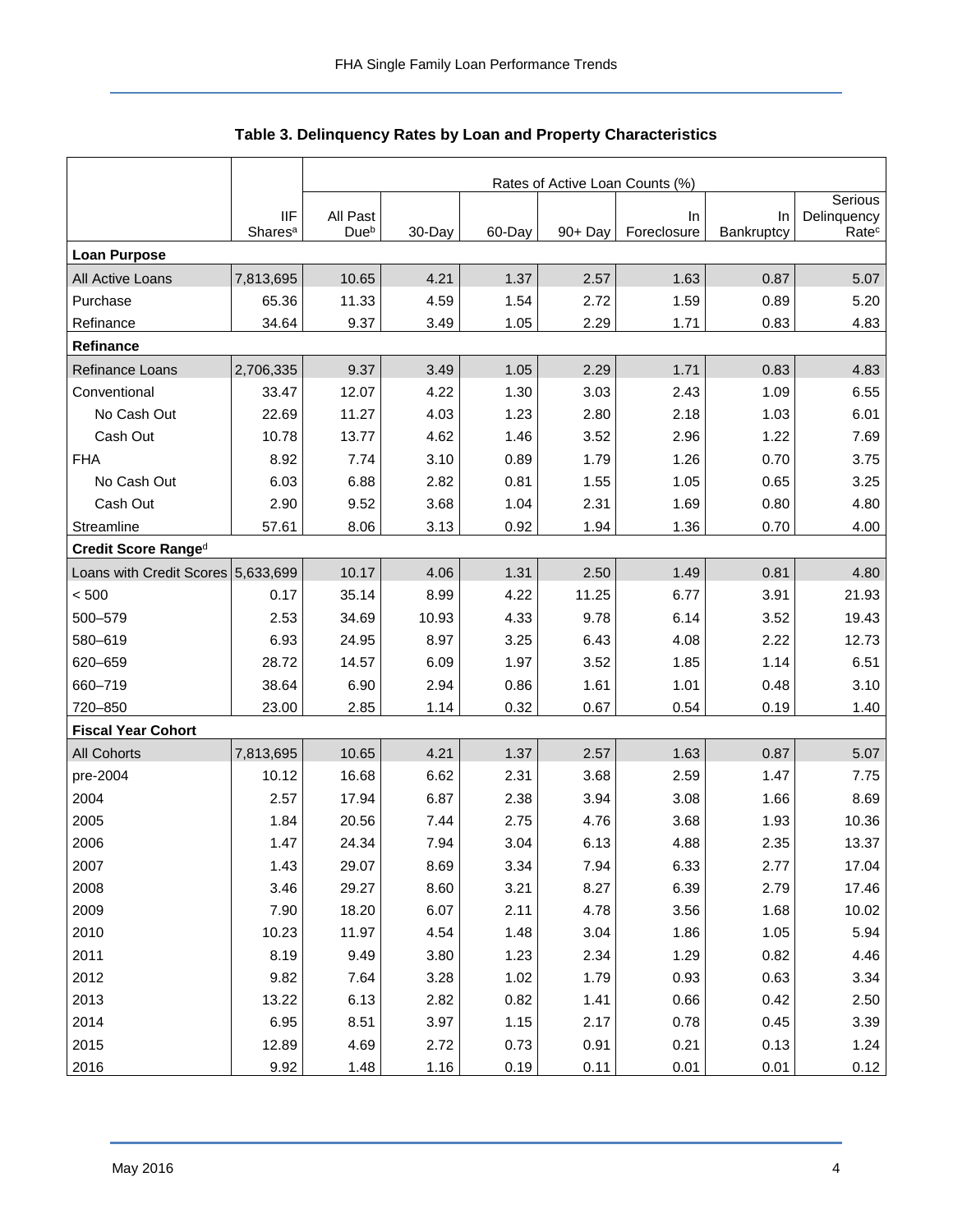|                                             |                     | Rates of Active Loan Counts (%) |         |        |            |             |            |                   |  |  |  |  |
|---------------------------------------------|---------------------|---------------------------------|---------|--------|------------|-------------|------------|-------------------|--|--|--|--|
|                                             |                     |                                 | Serious |        |            |             |            |                   |  |  |  |  |
|                                             | <b>IIF</b>          | All Past                        |         |        |            | In.         | <b>In</b>  | Delinquency       |  |  |  |  |
|                                             | Shares <sup>a</sup> | Due <sup>b</sup>                | 30-Day  | 60-Day | $90 + Day$ | Foreclosure | Bankruptcy | Rate <sup>c</sup> |  |  |  |  |
| Loan Amount at Origination (\$ thousands)   |                     |                                 |         |        |            |             |            |                   |  |  |  |  |
| All Loan Amounts                            | 7,813,695           | 10.65                           | 4.21    | 1.37   | 2.57       | 1.63        | 0.87       | 5.07              |  |  |  |  |
| < 50                                        | 3.77                | 12.85                           | 5.29    | 1.68   | 2.66       | 2.23        | 0.99       | 5.88              |  |  |  |  |
| $50 - 99$                                   | 25.19               | 12.34                           | 4.99    | 1.63   | 2.63       | 2.01        | 1.07       | 5.71              |  |  |  |  |
| 100-149                                     | 29.18               | 10.96                           | 4.39    | 1.44   | 2.59       | 1.56        | 0.98       | 5.13              |  |  |  |  |
| 150-199                                     | 19.31               | 9.70                            | 3.84    | 1.22   | 2.48       | 1.38        | 0.78       | 4.63              |  |  |  |  |
| 200-249                                     | 10.45               | 8.93                            | 3.43    | 1.10   | 2.42       | 1.36        | 0.62       | 4.40              |  |  |  |  |
| 250-399                                     | 10.05               | 8.97                            | 3.23    | 1.04   | 2.67       | 1.47        | 0.55       | 4.70              |  |  |  |  |
| 400-499                                     | 1.26                | 8.07                            | 2.66    | 0.92   | 2.65       | 1.45        | 0.40       | 4.49              |  |  |  |  |
| >499                                        | 0.79                | 6.57                            | 2.07    | 0.65   | 2.27       | 1.27        | 0.31       | 3.85              |  |  |  |  |
| <b>Property Type</b>                        |                     |                                 |         |        |            |             |            |                   |  |  |  |  |
| <b>All Property Types</b>                   | 7,813,695           | 10.65                           | 4.21    | 1.37   | 2.57       | 1.63        | 0.87       | 5.07              |  |  |  |  |
| Detached                                    | 86.51               | 10.52                           | 4.26    | 1.38   | 2.50       | 1.50        | 0.88       | 4.88              |  |  |  |  |
| Manufactured Housing                        | 3.11                | 15.34                           | 5.30    | 1.71   | 3.44       | 3.60        | 1.29       | 8.33              |  |  |  |  |
| 2-4 Units                                   | 1.94                | 11.80                           | 3.12    | 1.11   | 3.39       | 3.57        | 0.60       | 7.56              |  |  |  |  |
| Condo                                       | 3.80                | 8.01                            | 2.67    | 0.87   | 2.14       | 1.72        | 0.60       | 4.46              |  |  |  |  |
| Townhouse                                   | 4.63                | 11.72                           | 4.29    | 1.49   | 3.27       | 1.90        | 0.77       | 5.94              |  |  |  |  |
| <b>Purchase Loan Type</b>                   |                     |                                 |         |        |            |             |            |                   |  |  |  |  |
| All Purchase Loans                          | 5,104,195           | 11.33                           | 4.59    | 1.54   | 2.72       | 1.59        | 0.89       | 5.20              |  |  |  |  |
| Repeat                                      | 19.78               | 9.15                            | 3.84    | 1.20   | 2.06       | 1.31        | 0.74       | 4.11              |  |  |  |  |
| First-time                                  | 80.22               | 11.87                           | 4.78    | 1.62   | 2.88       | 1.66        | 0.93       | 5.47              |  |  |  |  |
| Seller-Funded Down Payment Assistance (DPA) |                     |                                 |         |        |            |             |            |                   |  |  |  |  |
| All Sources of Funds                        | 7,813,695           | 10.65                           | 4.21    | 1.37   | 2.57       | 1.63        | 0.87       | 5.07              |  |  |  |  |
| Non-DPA                                     | 97.05               | 10.18                           | 4.08    | 1.31   | 2.44       | 1.54        | 0.81       | 4.79              |  |  |  |  |
| <b>DPA</b>                                  | 2.95                | 26.16                           | 8.55    | 3.34   | 6.76       | 4.60        | 2.93       | 14.28             |  |  |  |  |

**Table 3. Delinquency Rates by Loan and Property Characteristics** 

IIF = insurance in force.

a For each subpanel, the loan shares sum to 100%. However, in some of the subpanels, the total loans in the analysis do not sum to 100% of IIF. For example, the IIF shares for refinance loans sum to 100% of refinance loans. Streamline refinance loans are not included in the Credit Score Range analysis; the IIF shares in that panel, add to 100% of fully-underwritten loans.

<sup>b</sup> Includes all loans 30 or more days past due, including those in bankruptcy or foreclosure.

<sup>c</sup> Includes all loans 90 days past due plus all in-bankruptcy and in-foreclosure cases.

<sup>d</sup> Credit score reporting began in May 2004 but was not mandatory until July 2008. Streamline refinance loans do not require credit score reporting.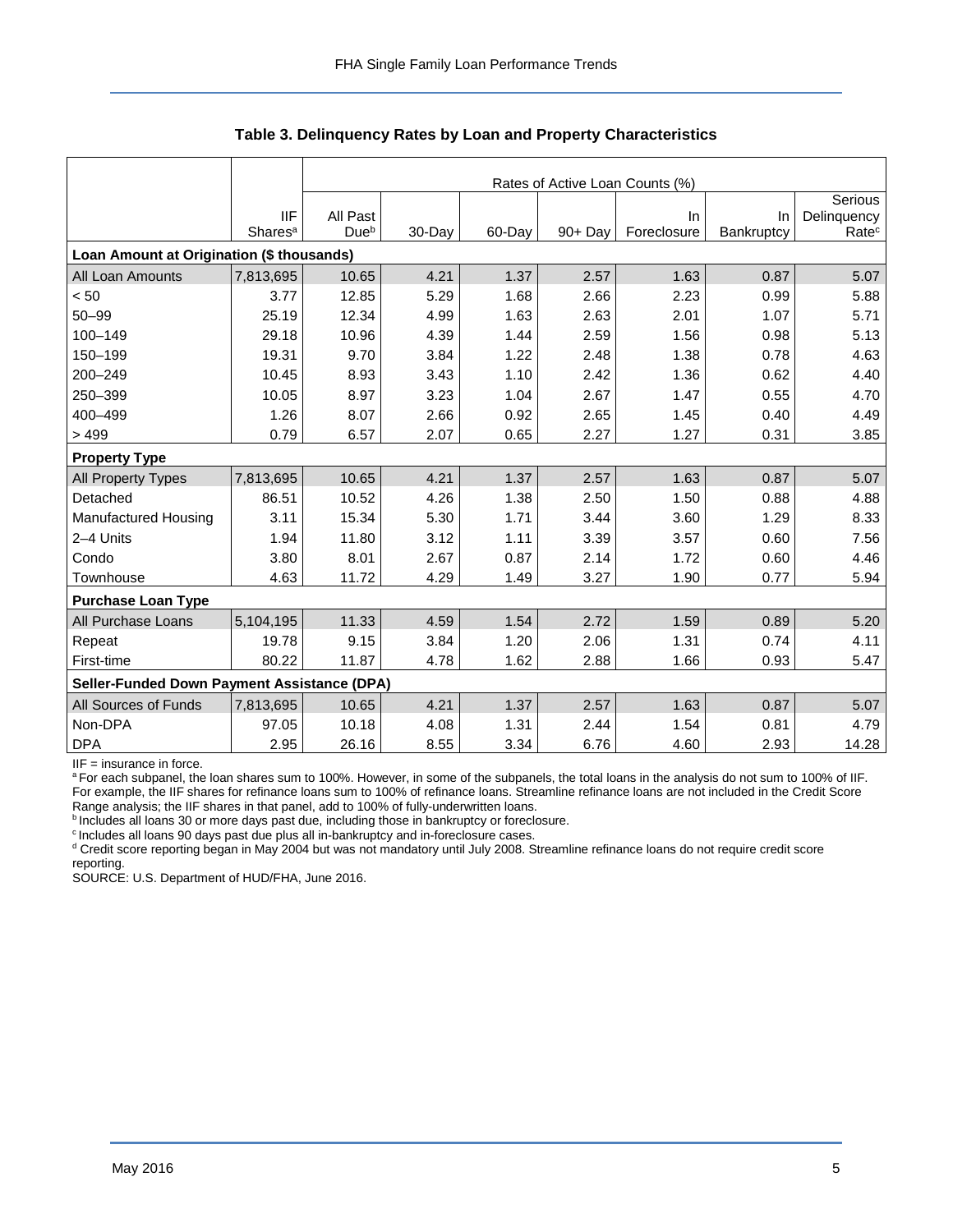<span id="page-6-0"></span>

|                                                         | 2016    |         |         |         | 2015       |                               |         |         |         |         |         |         |         |
|---------------------------------------------------------|---------|---------|---------|---------|------------|-------------------------------|---------|---------|---------|---------|---------|---------|---------|
| <b>Disposition Month</b>                                | Apr     | Mar     | Feb     | Jan     | <b>Dec</b> | Nov                           | Oct     | Sep!    | Aug     | Jul     | Jun     | May     | Apr     |
| Loss Components as Percentage of Defaulted Loan Balance |         |         |         |         |            |                               |         |         |         |         |         |         |         |
| Claim Expenses <sup>a</sup>                             | 13.09   | 13.72   | 13.62   | 13.55   | 13.45      | 13.88                         | 14.29   | 13.71   | 13.91   | 13.69   | 13.53   | 14.00   | 14.72   |
| Holding Costs <sup>b</sup>                              | 5.64    | 5.74    | 5.83    | 5.92    | 6.06       | 6.00                          | 6.01    | 5.97    | 6.01    | 5.96    | 5.90    | 5.86    | 5.89    |
| Loss on Collateral <sup>c</sup>                         | 32.97   | 34.49   | 34.46   | 34.62   | 34.85      | 35.38                         | 33.99   | 34.40   | 32.79   | 32.49   | 32.35   | 33.03   | 33.58   |
| Sales Expense                                           | 4.34    | 4.39    | 4.39    | 4.33    | 4.29       | 4.29                          | 4.37    | 4.32    | 4.36    | 4.39    | 4.50    | 4.39    | 4.37    |
| Program Discounts <sup>d</sup>                          | 0.11    | 0.16    | 0.21    | 0.15    | 0.15       | 0.19                          | 0.19    | 0.16    | 0.11    | 0.18    | 0.35    | 0.25    | 0.25    |
| Net Loss Rate <sup>e</sup>                              | 53.90   | 57.14   | 57.72   | 57.17   | 57.04      | 58.05                         | 57.22   | 57.22   | 56.13   | 55.85   | 55.88   | 56.85   | 58.40   |
|                                                         |         |         |         |         |            | Average Amount (\$)           |         |         |         |         |         |         |         |
| Average Dollar Loss                                     | 59,989  | 65,972  | 67,720  | 67,491  | 67,407     | 69,162                        | 68,264  | 68,842  | 66,502  | 66,823  | 67,058  | 68,152  | 70,078  |
| Average Unpaid Balance                                  | 111,303 | 115,458 | 117,355 | 118,063 | 118,166    | 119,148                       | 119,294 | 120,318 | 118,484 | 119,650 | 120,007 | 119,887 | 119,988 |
|                                                         |         |         |         |         |            | <b>Occurrence Count</b>       |         |         |         |         |         |         |         |
| <b>Number of Dispositions</b>                           | 4,024   | 4,764   | 4,605   | 4,723   | 5,680      | 4,911                         | 5,891   | 5,435   | 5,417   | 6,036   | 5,565   | 5,136   | 5,250   |
| Number of Discounts                                     | 16      | 21      | 29      | 26      | 31         | 33                            | 42      | 33      | 24      | 38      | 56      | 48      | 56      |
| <b>Stage</b>                                            |         |         |         |         |            | <b>Average Time in Months</b> |         |         |         |         |         |         |         |
| Delinquencyf                                            | 12.7    | 12.9    | 12.9    | 13.2    | 12.5       | 12.6                          | 12.4    | 12.2    | 12.2    | 11.9    | 11.7    | 11.8    | 11.5    |
| Foreclosure <sup>g</sup>                                | 11.6    | 12.2    | 12.2    | 11.8    | 12.1       | 12.0                          | 11.8    | 11.3    | 10.9    | 11.1    | 11.0    | 10.7    | 11.0    |
| Deed Transfer <sup>h</sup>                              | 11.4    | 11.7    | 11.5    | 11.2    | 11.3       | 11.0                          | 11.2    | 10.4    | 10.4    | 10.3    | 10.1    | 10.1    | 10.1    |
| <b>REO</b>                                              | 4.0     | 4.2     | 4.3     | 4.3     | 4.2        | 4.2                           | 4.1     | 4.1     | 3.9     | 3.8     | 3.7     | 3.7     | 3.8     |
| All Stages                                              | 39.6    | 40.9    | 40.9    | 40.6    | 40.1       | 39.7                          | 39.5    | 38.0    | 37.4    | 37.1    | 36.5    | 36.5    | 36.4    |

**Table 4. REO Components of Loss by Property Disposition Month** 

<sup>a</sup> Includes interest on principal.

<sup>b</sup> Management, maintenance, repairs, administration, and security, net of rent and other income.

<sup>c</sup> Value when foreclosed (UPB) minus value received in REO; does not include Streamline refinances.

<sup>d</sup> Rate over all dispositions; effect is greater in the cases where a discount actually is given.

e Profit (loss) divided by Unpaid Principal Balance (UPB). The listed cost categories are not exhaustive, and they will not sum to the loss rate.

f First missed payment to date foreclosure initiated.

<sup>g</sup> Initiation of foreclosure proceedings to auction date.

h Auction date to HUD acquisition date.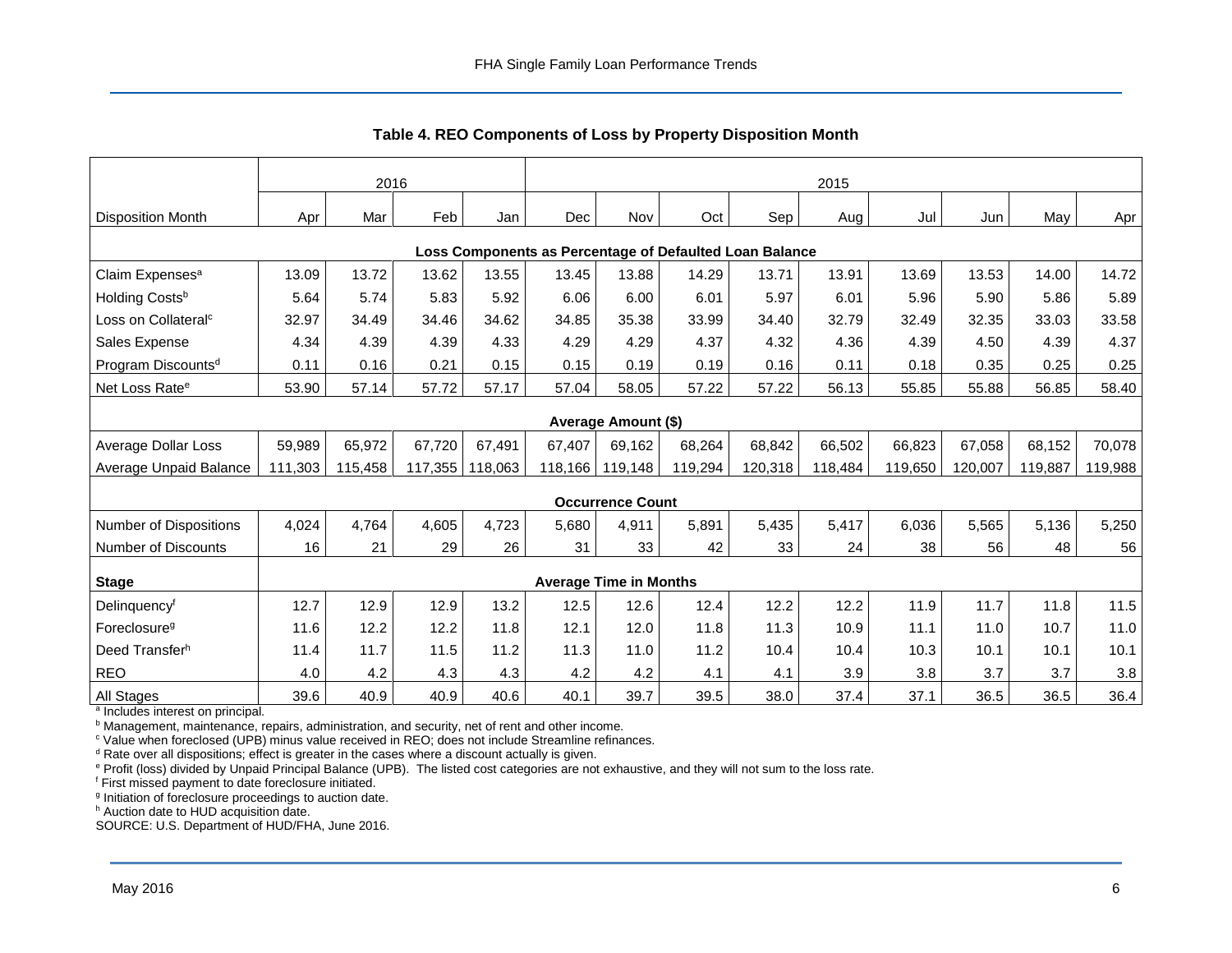<span id="page-7-0"></span>

<span id="page-7-1"></span>**Figure 1. Serious Delinquency Rate by Fiscal Year** 

NOTE: The FY 2009 cohort is separated into two parts, representing loan originations from October through March in 2009-1 and loan originations from April through September in 2009-2. The last six months of the origination period have been removed to ensure seasoning of loans.